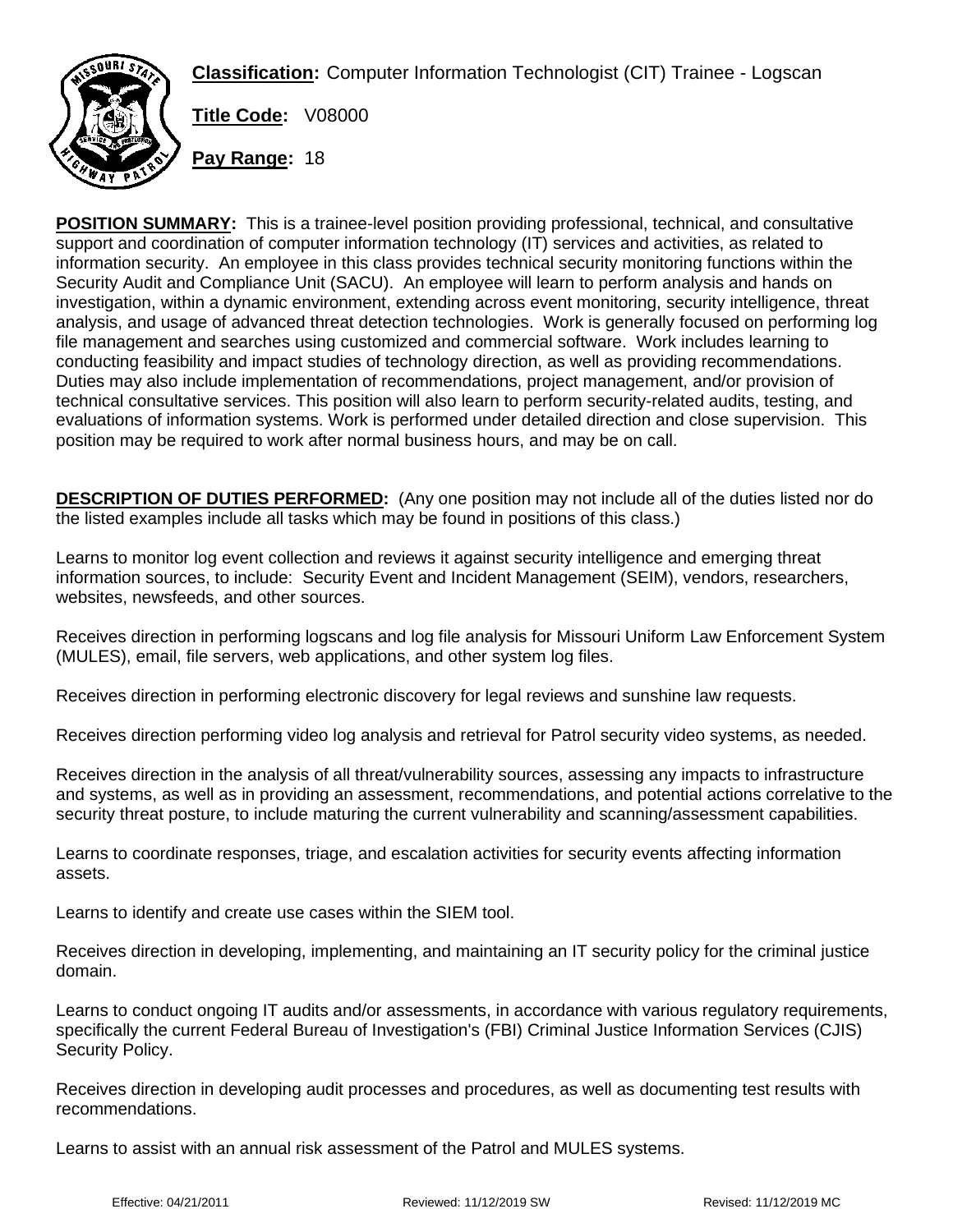## **Classification:** Computer Information Technologist (CIT) Trainee - Logscan Page 2

Receives direction in collaborating with the IT functional teams, and other stakeholders, to review, analyze, and develop enhanced IT controls from a compliance and security perspective, as well as to ensure action plans are effectively designed and successfully implemented.

Receives direction in ensuring proper policies, procedures, risk mitigation activities, and operating controls are followed.

Learns to perform security testing and evaluations on information systems and products.

Receives direction in developing communication channels with technology owners, and the business, to evangelize the evolving threat landscape.

Receives direction in providing structured presentations to different audiences such as business, technical, or management.

Establishes and maintains business relationships with individual contributors as well as management.

Receives direction in leading efforts in the improvement and development of process/procedure manuals and documentation for the escalation of threat intelligence; advanced persistent threat detection; vulnerability analysis; and incident response handling.

Learns to maintain a continuous process improvement work environment for security monitoring, security configuration standards, and threat analysis, to include recommending and implementing new/improved process in accordance with existing policy, industry standards, and best practices.

Receives direction in providing policy expertise in computer systems analysis and design; database and/or network administration; systems programming; and/or other computer IT specialties.

Receives direction in the review and update of cybersecurity policies; participates in the development of plans for emergencies; prepares and/or conducts cybersecurity awareness and training; reports, investigates, and takes corrective action for security audit findings; as well as administers and oversees security systems such as access control, encryption, anti-virus, firewalls, etc.

Receives direction in participation of computer systems disaster recovery plan maintenance and implementation, as well as in computer systems management plan development, maintenance, and implementation.

Receives direction in designing, writing, maintaining, documenting, and testing complex computer programs and clearly defined segments of highly complex programs.

Receives direction in designing procedures for preserving data integrity.

Performs other related work as assigned.

**REQUIRED KNOWLEDGE, SKILLS, AND ABILITIES:** Knowledge of, or ability to learn the general operating principles and capabilities of computer hardware and software. Knowledge of, or ability to learn the log files, log file analysis, and reporting

Knowledge of, or ability to learn the CJIS Security Policy.

Knowledge of, or ability to learn the MULES system as it relates to the technical connectivity and CJIS requirements.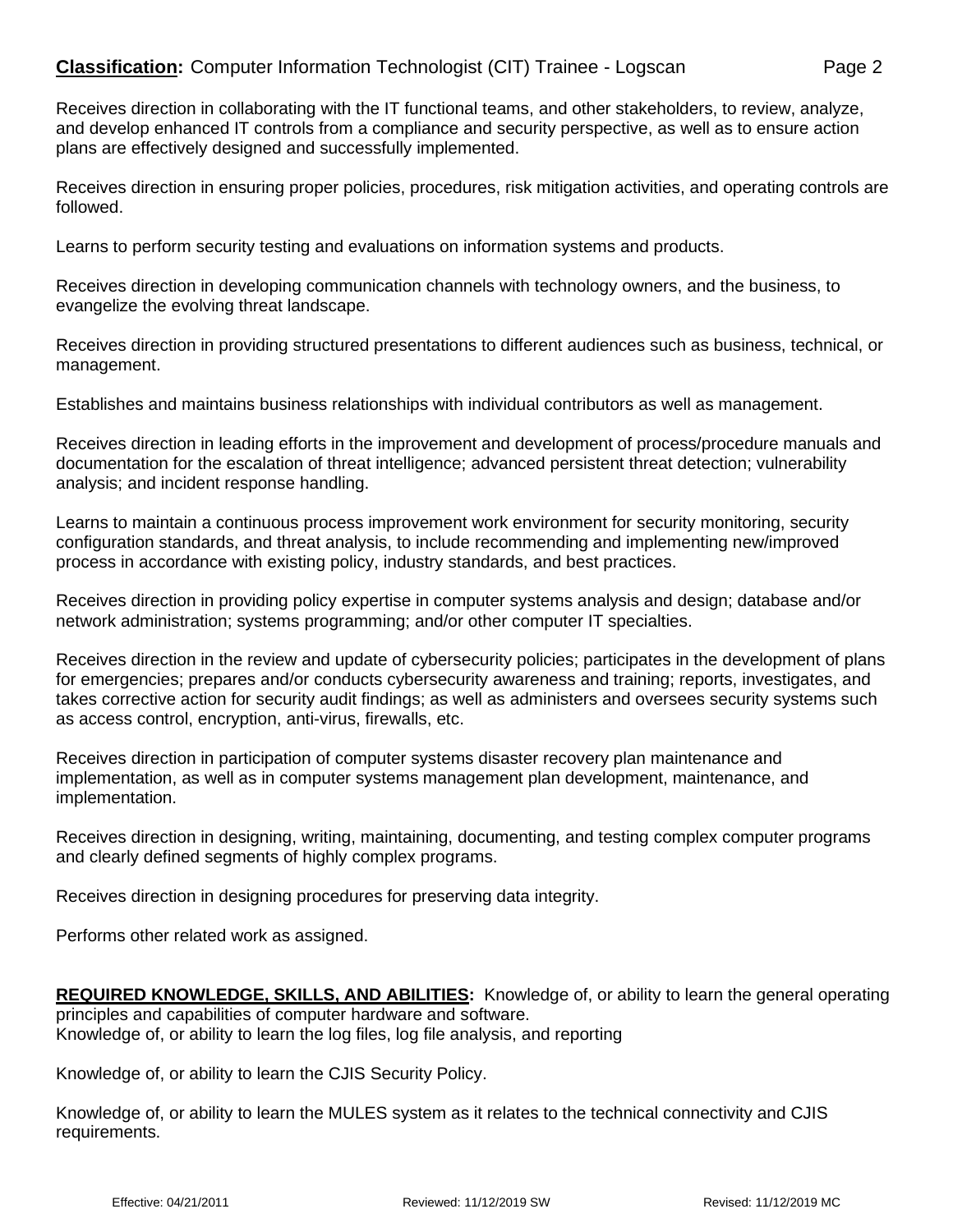## **Classification:** Computer Information Technologist (CIT) Trainee - Logscan Page 3

Knowledge of, or ability to learn the software reference libraries and related utility programs. Knowledge of, or ability to learn the computer security systems and procedures. Knowledge of, or ability to learn the computer networking and telecommunications. Knowledge of, or ability to learn the computer operating systems. Knowledge of, or ability to learn the database management systems. Knowledge of, or ability to learn the agency's automated information systems. Knowledge of, or ability to learn the agency's functions and their interrelationships. Knowledge of, or ability to learn the principles of cost benefit analysis. Knowledge of, or ability to learn the principles of project management. Knowledge of, or ability to learn the principles of disaster recovery. Knowledge of, or ability to learn the procurement process. Knowledge of, or ability to learn the various computer platforms. Knowledge of, or ability to learn the information strategic planning process. Knowledge of, or ability to learn the systems management process. Knowledge of, or ability to learn the principals of information system audits and security testing. Possess good organizational skills. Possess research and analysis skills. Ability to utilize project management tools. Ability to prepare and interpret computer program documentation. Ability to prepare and maintain standards, policies, procedures, guidelines and technical manuals. Ability to troubleshoot and resolve hardware and/or software problems. Ability to create and present materials for training programs. Ability to operate basic office equipment as detailed in the description of duties. Ability to handle restricted and confidential information in a professional manner and maintain the information as such. Ability to communicate in English clearly and concisely, both orally and in writing.

Ability to establish and maintain harmonious working relations with others.